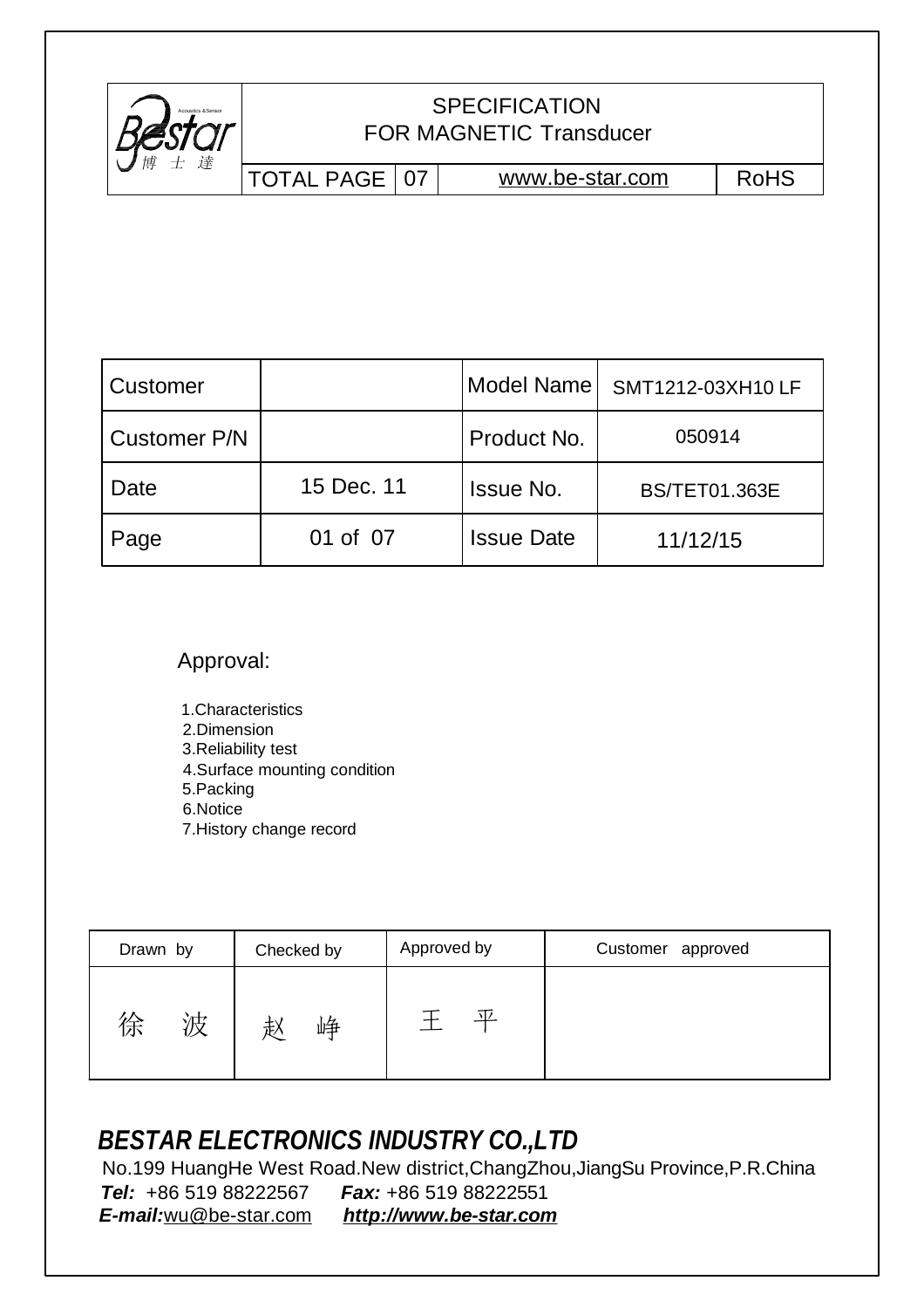



[wu@be-star.com](mailto:wu@be-star.com)

3 2 1

6 5 4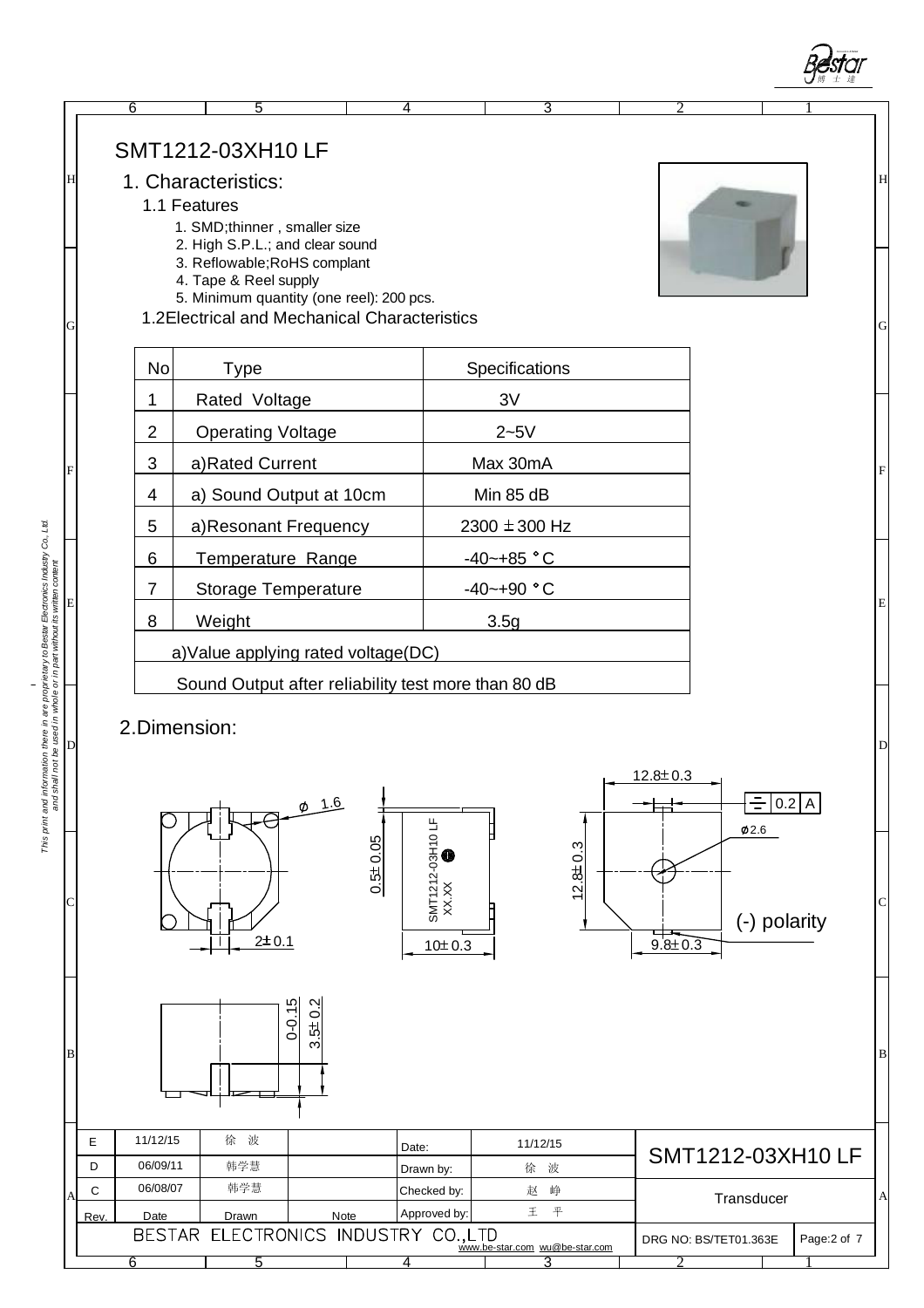|                                                                  |                                                                                                                     | $\overline{6}$ | $\overline{5}$                                                                     |                  |       | $\overline{4}$    | 3                                        |  | 2                                                                                   |              |             |
|------------------------------------------------------------------|---------------------------------------------------------------------------------------------------------------------|----------------|------------------------------------------------------------------------------------|------------------|-------|-------------------|------------------------------------------|--|-------------------------------------------------------------------------------------|--------------|-------------|
| Η                                                                |                                                                                                                     |                | SMT1212-03XH10 LF                                                                  |                  |       |                   |                                          |  |                                                                                     |              | H           |
|                                                                  |                                                                                                                     |                | 3. Reliability Test                                                                |                  |       |                   |                                          |  |                                                                                     |              |             |
|                                                                  |                                                                                                                     |                | 3.1 High temperature storage test                                                  |                  |       |                   |                                          |  |                                                                                     |              |             |
|                                                                  |                                                                                                                     |                | Temperature<br>Duration                                                            |                  |       |                   | $+90 °C$<br>96hrs                        |  |                                                                                     |              |             |
| G                                                                |                                                                                                                     |                | 3.2 Low temperature storage test<br>Temperature<br>Duration                        |                  |       |                   | $-40 °C$<br>96hrs                        |  |                                                                                     |              | $\mathbf G$ |
|                                                                  |                                                                                                                     |                | 3.3 Life test in normal temperature<br>Power supply<br>Duration                    |                  |       |                   | Rated voltage<br>1000hrs                 |  |                                                                                     |              |             |
| F                                                                |                                                                                                                     |                | 3.4 Temperature cycle test<br>Cycles                                               | +20 $^{\circ}$ C |       | $+90^{\circ}$ C   | 5<br>$+20^{\circ}$ C                     |  |                                                                                     |              | $\mathbf F$ |
|                                                                  |                                                                                                                     |                | $-40^{\circ}$ C<br>3.5 Humidity cycle test                                         | 30min            | 15min | 30 <sub>min</sub> | 15min                                    |  |                                                                                     |              | E           |
| e used in whole or in part without its written content<br>D<br>D |                                                                                                                     |                | Cycles                                                                             | 25°C90-95% RH    |       | 65°C 90-95% RH    | 5                                        |  |                                                                                     |              |             |
|                                                                  |                                                                                                                     |                |                                                                                    | 10h              | 1h    | 12h               | 1h                                       |  | All these tests above should be measured after leaving normal temperature for 2hrs. |              | D           |
| and shall not be                                                 |                                                                                                                     |                | 3.6 Vibration Test<br><b>Vibration Frequency</b>                                   |                  |       |                   | 10~55Hz                                  |  |                                                                                     |              |             |
|                                                                  |                                                                                                                     |                | Amplitude                                                                          |                  |       |                   | 1.53mm                                   |  |                                                                                     |              |             |
|                                                                  |                                                                                                                     |                | <b>Direction</b>                                                                   |                  |       |                   | 3(x.y&z)                                 |  |                                                                                     |              |             |
| С                                                                | Duration<br>2hrs each direction (total 6 hrs)<br>3.7 Drop test<br>70cm<br>Height<br>(to 10mm thickness woodenboard) |                |                                                                                    |                  |       |                   |                                          |  |                                                                                     | C            |             |
|                                                                  |                                                                                                                     |                | Direction                                                                          |                  |       |                   | 3(x.y&z)                                 |  |                                                                                     |              |             |
| B                                                                |                                                                                                                     |                | 3.8 Solderability Test<br>1. Hand soldering system<br><b>Soldering Temperature</b> |                  |       |                   | 245 °C                                   |  |                                                                                     |              | $\vert$ B   |
|                                                                  |                                                                                                                     |                | Duration                                                                           |                  |       |                   | 3 sec                                    |  |                                                                                     |              |             |
|                                                                  | Ε                                                                                                                   | 11/12/15       | 徐 波                                                                                |                  |       | Date:             | 11/12/15                                 |  |                                                                                     |              |             |
|                                                                  | D                                                                                                                   | 06/09/11       | 韩学慧                                                                                |                  |       | Drawn by:         | 徐 波                                      |  | SMT1212-03XH10 LF                                                                   |              |             |
| A                                                                | C                                                                                                                   | 06/08/07       | 韩学慧                                                                                |                  |       | Checked by:       | 赵峥                                       |  | Transducer                                                                          |              | A           |
|                                                                  | Rev.                                                                                                                | Date           | Drawn<br>BESTAR ELECTRONICS INDUSTRY CO.,LTD                                       | Note             |       | Approved by:      | 平<br>王<br>www.be-star.com wu@be-star.com |  | DRG NO: BS/TET01.363E                                                               | Page: 3 of 7 |             |
|                                                                  |                                                                                                                     | 6              | 5                                                                                  |                  |       | 4                 | 3                                        |  |                                                                                     |              |             |

*This print and information there in are proprietary to Bestar Electronics Industry Co., Ltd.*

This print and information there in are proprietary to Bestar Electronics Industry Co., Ltd.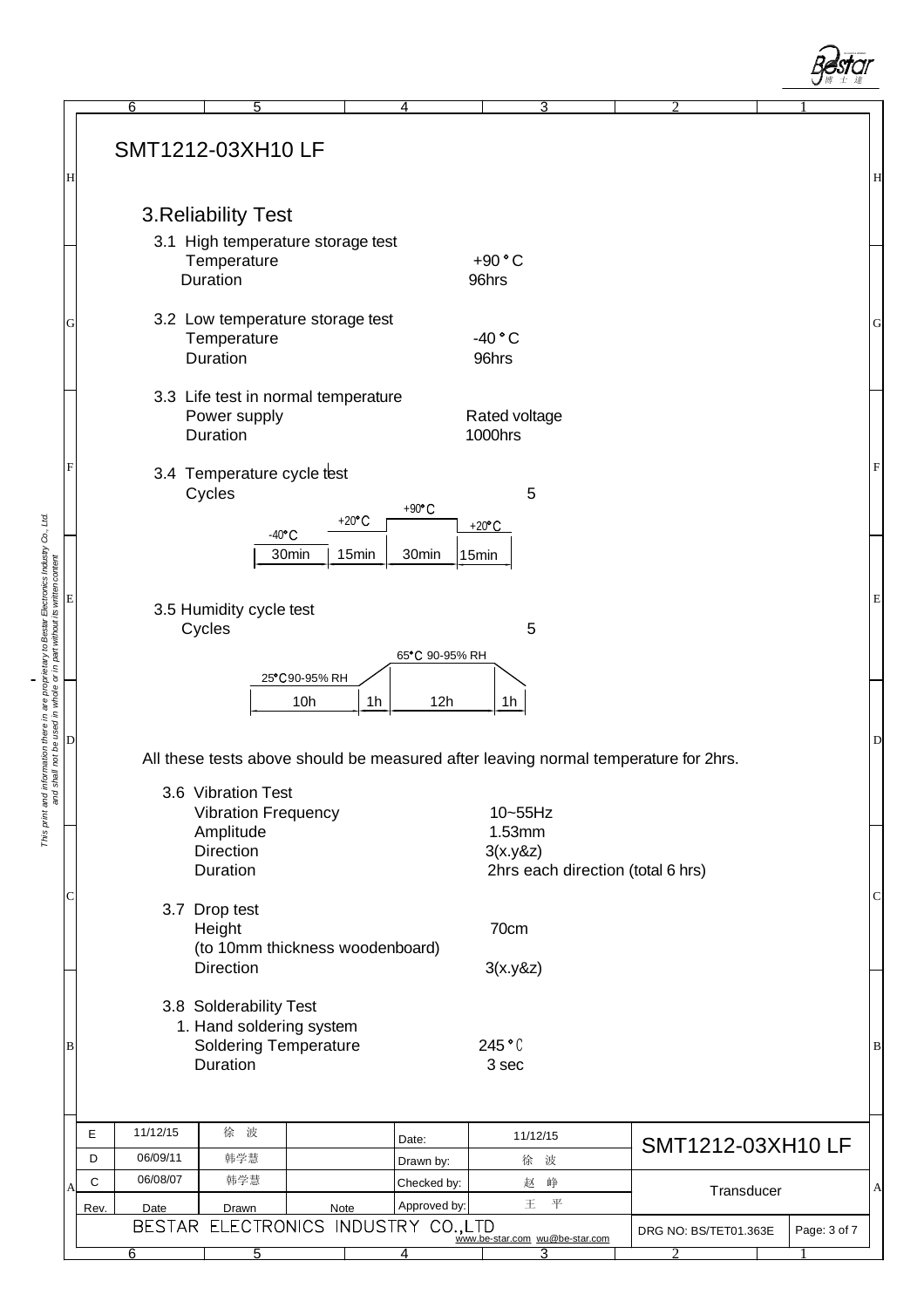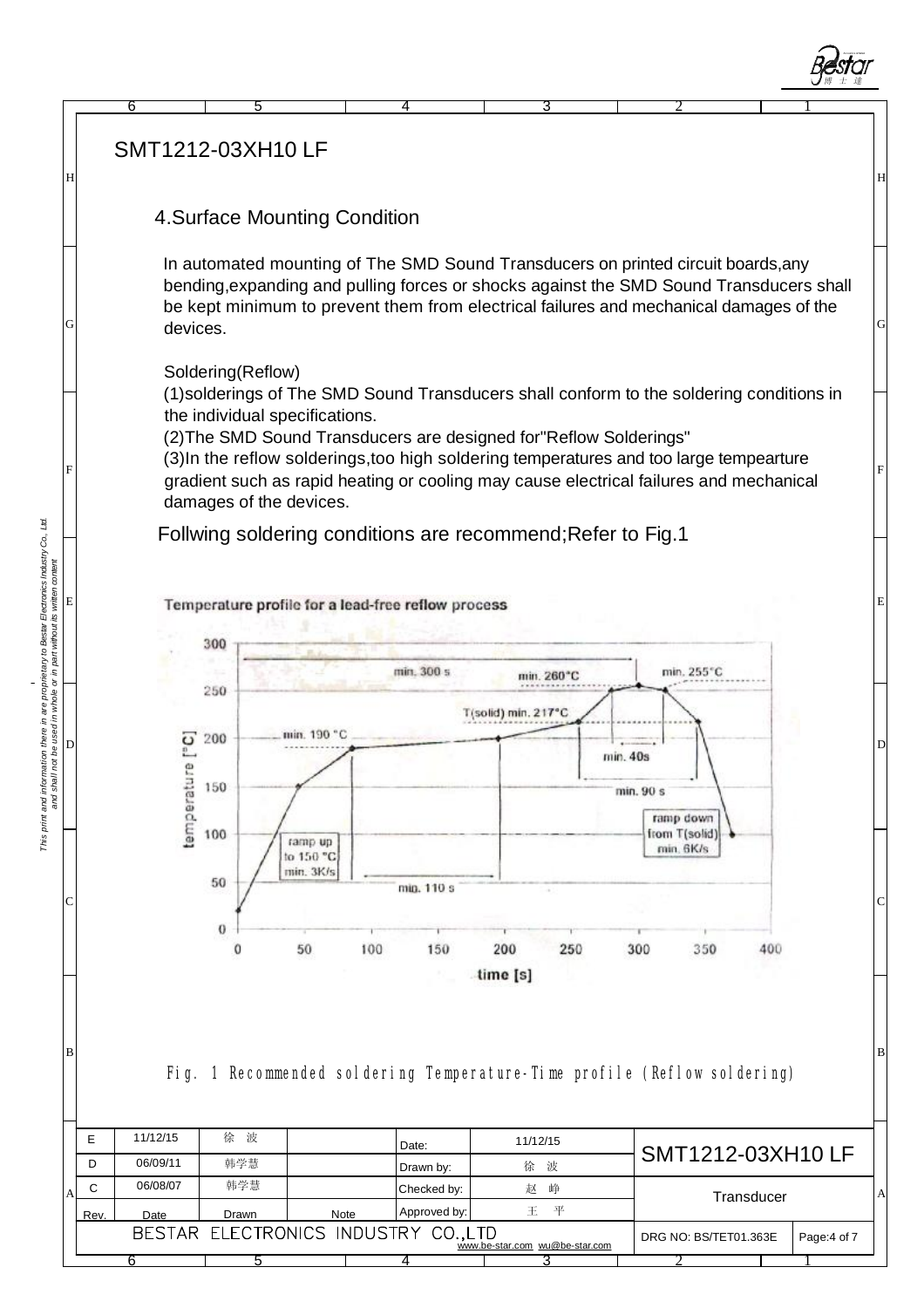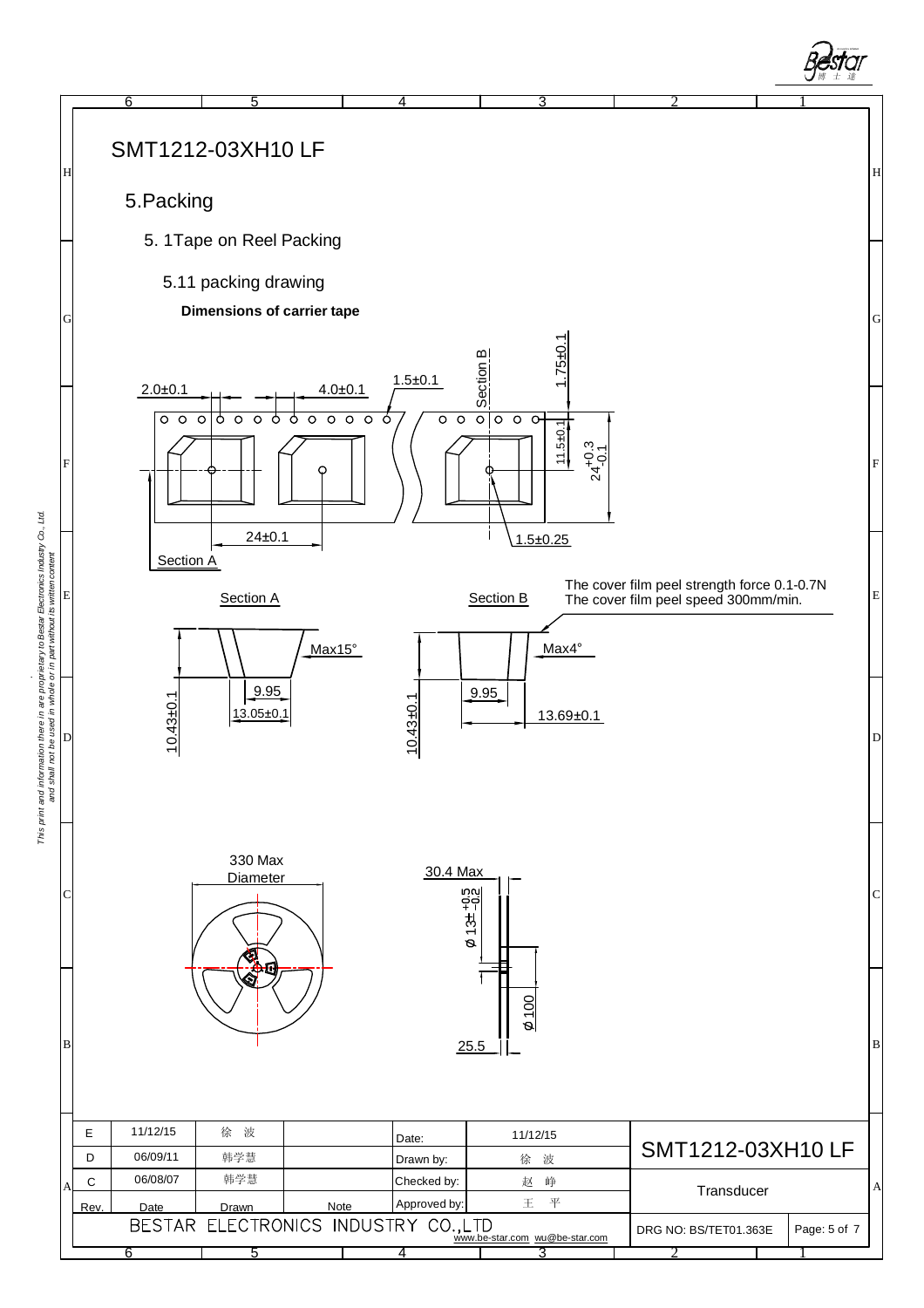



This print and information there in are proprietary to Bestar Electronics Industry Co., Ltd.<br>and shall not be used in whole or in part without its written content *This print and information there in are proprietary to Bestar Electronics Industry Co., Ltd.*